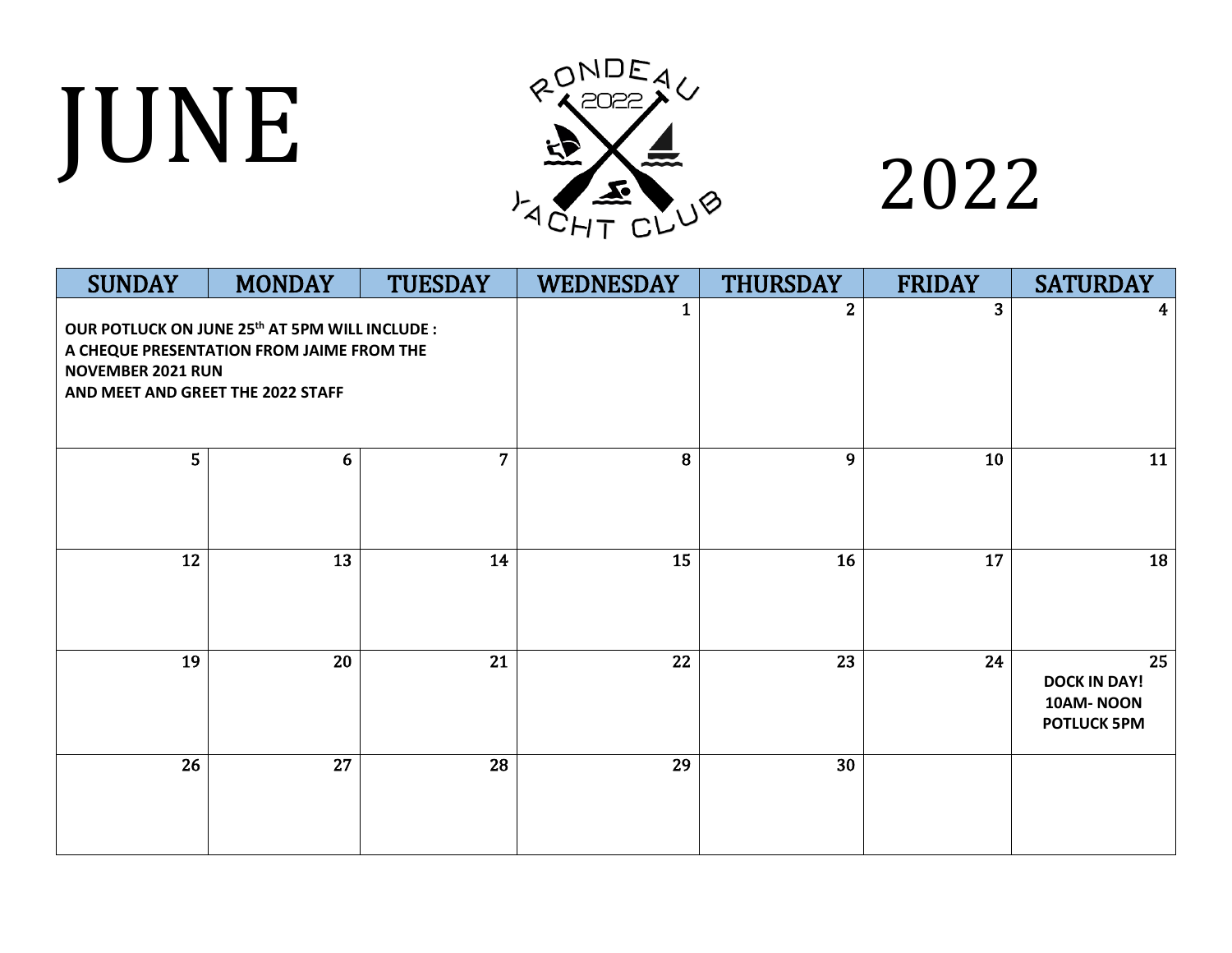# JULY



| <b>SUNDAY</b>                                                                     | <b>MONDAY</b>                                 | <b>TUESDAY</b> | <b>WEDNESDAY</b>                      | <b>THURSDAY</b>                                                                                                                                                                                     | <b>FRIDAY</b>                                           | <b>SATURDAY</b>                                               |
|-----------------------------------------------------------------------------------|-----------------------------------------------|----------------|---------------------------------------|-----------------------------------------------------------------------------------------------------------------------------------------------------------------------------------------------------|---------------------------------------------------------|---------------------------------------------------------------|
| DON'T FORGET TO CHECK OUT OUR 50/50 DRAW AND OUR AMAZING AUCTION HAPPENING ONLINE |                                               |                |                                       |                                                                                                                                                                                                     |                                                         | 2.<br><b>OPENING DAY</b><br><b>10 AM</b>                      |
| $\overline{3}$                                                                    | 4<br><b>FIRST DAY OF RYC</b><br>2022 SEASON   | 5              |                                       | 6<br>7                                                                                                                                                                                              | 8<br><b>FAMILY</b><br><b>FRIDAY</b>                     | 9<br><b>JR RACES</b>                                          |
| 10                                                                                | 11<br><b>JR BOARD</b><br><b>LUNCH MEETING</b> | 12             | <b>JR BOARD</b><br><b>EVENT</b>       | 13<br>14                                                                                                                                                                                            | 15<br><b>FAMILY</b><br><b>FRIDAY</b>                    | 16<br><b>JR RACES</b>                                         |
| 17<br><b>SR RACES</b>                                                             | 18<br><b>JR BOARD</b><br><b>LUNCH MEETING</b> | 19             | 20<br><b>JR BOARD</b><br><b>EVENT</b> | 21                                                                                                                                                                                                  | 22<br><b>FAMILY</b><br><b>FRIDAY</b><br><b>JR RACES</b> | 23                                                            |
| 24                                                                                | 25<br><b>JR BOARD</b><br><b>LUNCH MEETING</b> | 26             | 27<br><b>JR BOARD</b><br><b>EVENT</b> | 28                                                                                                                                                                                                  | 29<br><b>FAMILY</b><br><b>FRIDAY</b>                    | 30<br><b>JR RACES</b><br><b>FISH FRY</b><br><b>FUNDRAISER</b> |
| 31                                                                                |                                               |                |                                       | <b>COME AND SEE YOUR STUDENTS ON OUR FAMILY FRIDAYS AND ENJOY OUR SAILORS LUNCH!</b><br>EVENTS ARE SUBJECT TO CHANGE, PLEASE CHECK FACEBOOK, INSTAGRAM OR OUR REMIND APP FOR UP-TO-DATE INFORMATION |                                                         |                                                               |